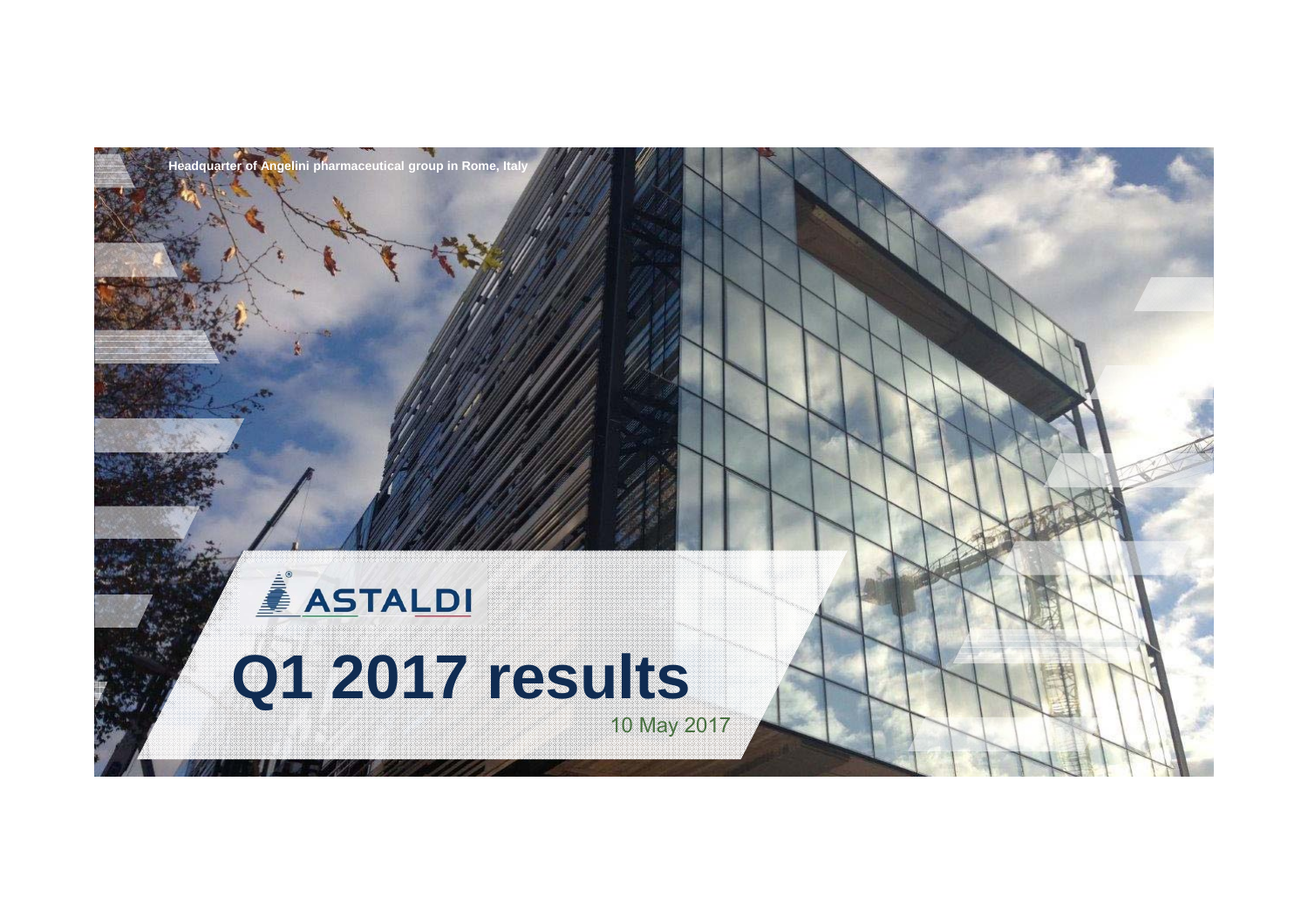

## <u>À ASTALDI</u>

# Agenda

- •**Highlights**
- $\bullet$ Q1 2017 results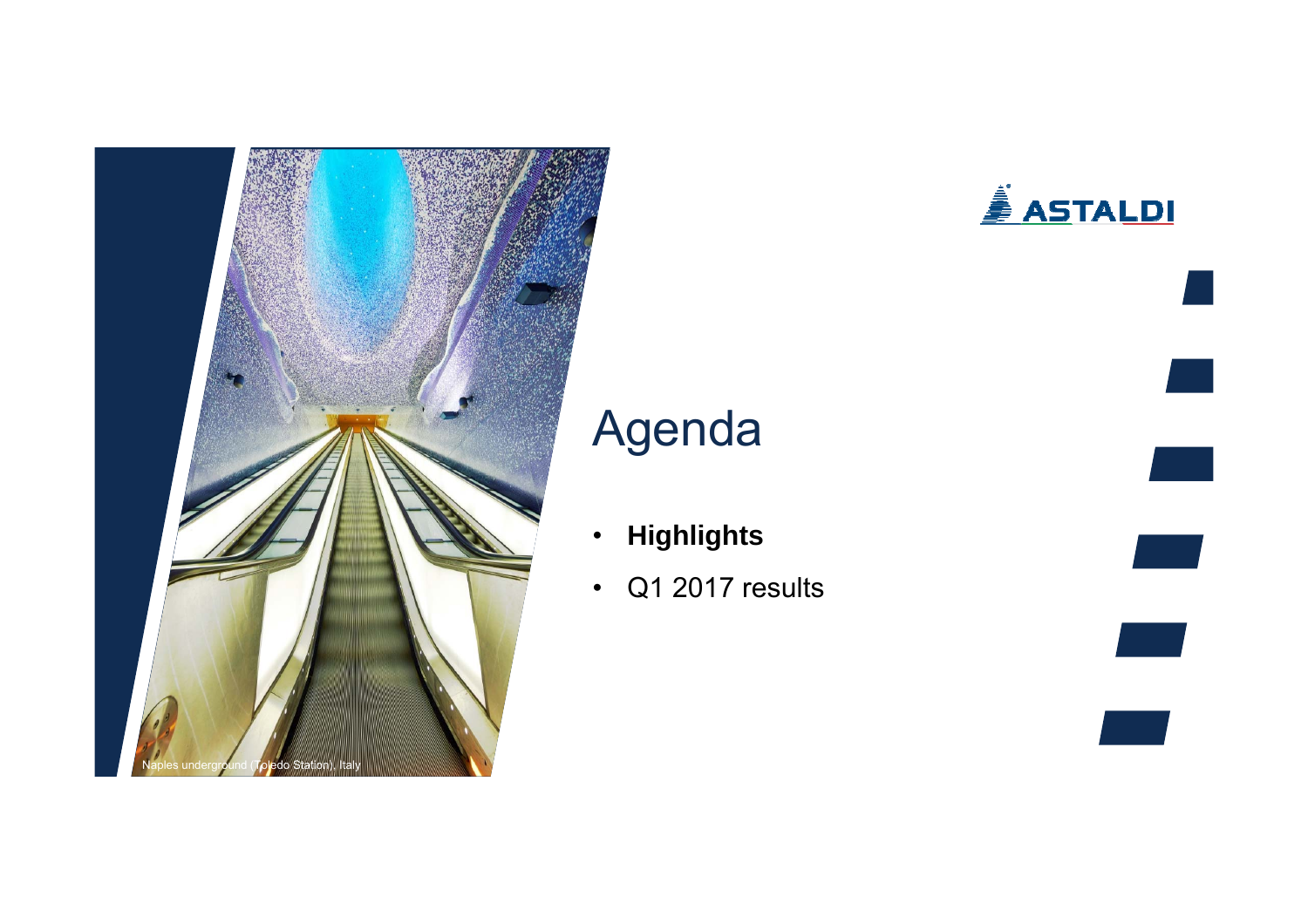### Fitter for the Future – Strategy Plan 2017-21



**A higher earnings quality business**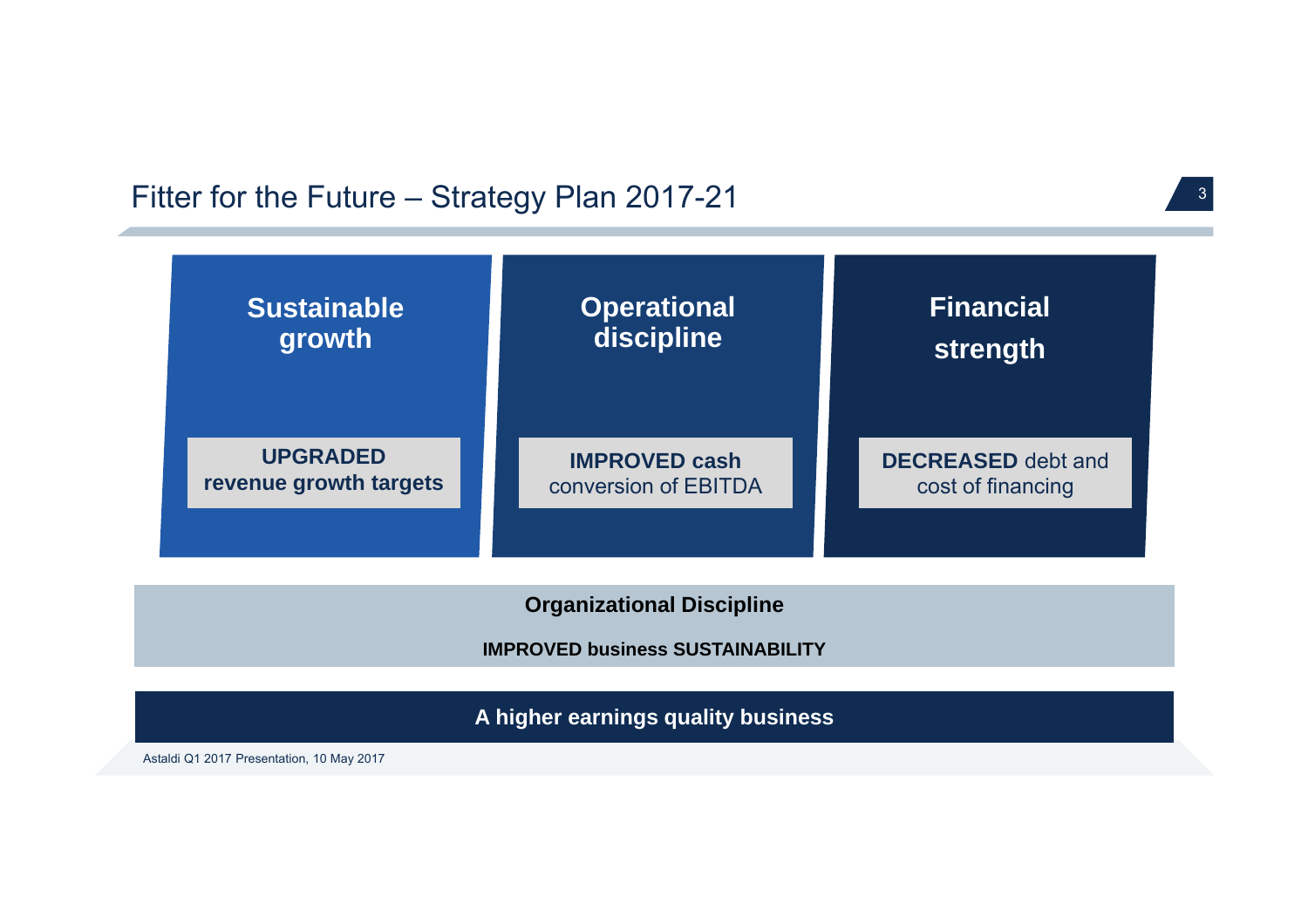### A solid start to 2017 $\sqrt{4}$

### **Delivering in line with** *Fitter for the Future* **Strategy Plan**

#### •**Strong commercial performance**

- −New construction orders of €1bn – construction backlog at €10.3bn
- −The sale of Santiago Hospital has started the process of converting concession backlog into O&M backlog

#### •**Positive developments at Turkish concession assets**

−Third Bosphorus Bridge and GOI Motorway concession assets cashed-in minimum guaranteed revenue

#### •**Positive financial trends**

- − Efficient working capital management delivering results
	- −Seasonal increase in working capital of €114m in Q1 vs. average increase of over €230m in Q1 of the last three years
- Healthy Q1 Net Financial Position of €1.2bn (€1.1bn at FY16) positive effects of working capital management
- Cash-in from the sale of Chacayes hydro plant (€42m) and Western Metropolitan Hospital in Santiago de Chile (€10m)
	- −Positive net effect on net debt of €16m
- −Improved liquidity mix – increased undrawn committed lines to €200m vs. FY 2016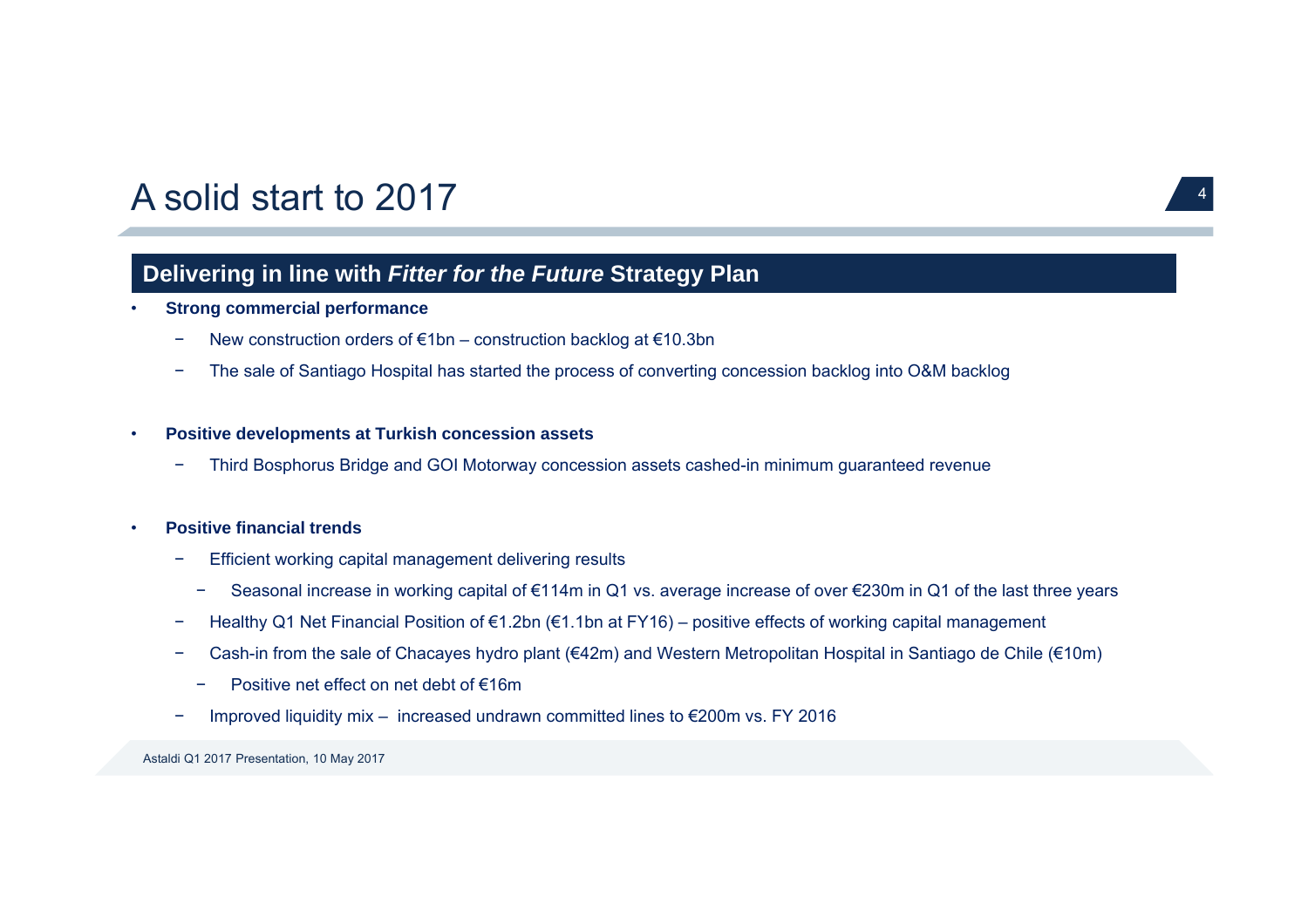## Strong commercial performance: €1bn new orders secured

5





**Turkey**  $\overline{C^*}$ 

- **1. €627m EPC contract** –Kirazli-Halkalı section of Istanbul Underground (15% stake)
- **2. €392m BOT contract** –Menemen-Alia ğa-Çandarlı Motorway, of which €332m EPC contract (33% stake)
- **1. €776m total value** –Frontieră-Curtici-Simeriarailway, Lots 2A and 2B (42% stake)

**Romania**

**2. €600m total value** –Frontieră-Curtici-Simeriarailway, Lot 3 (49.5% stake)



**North America** 

**1. €52m of new orders** – 85% in transport infrastructure



**1. €66.5m of new orders**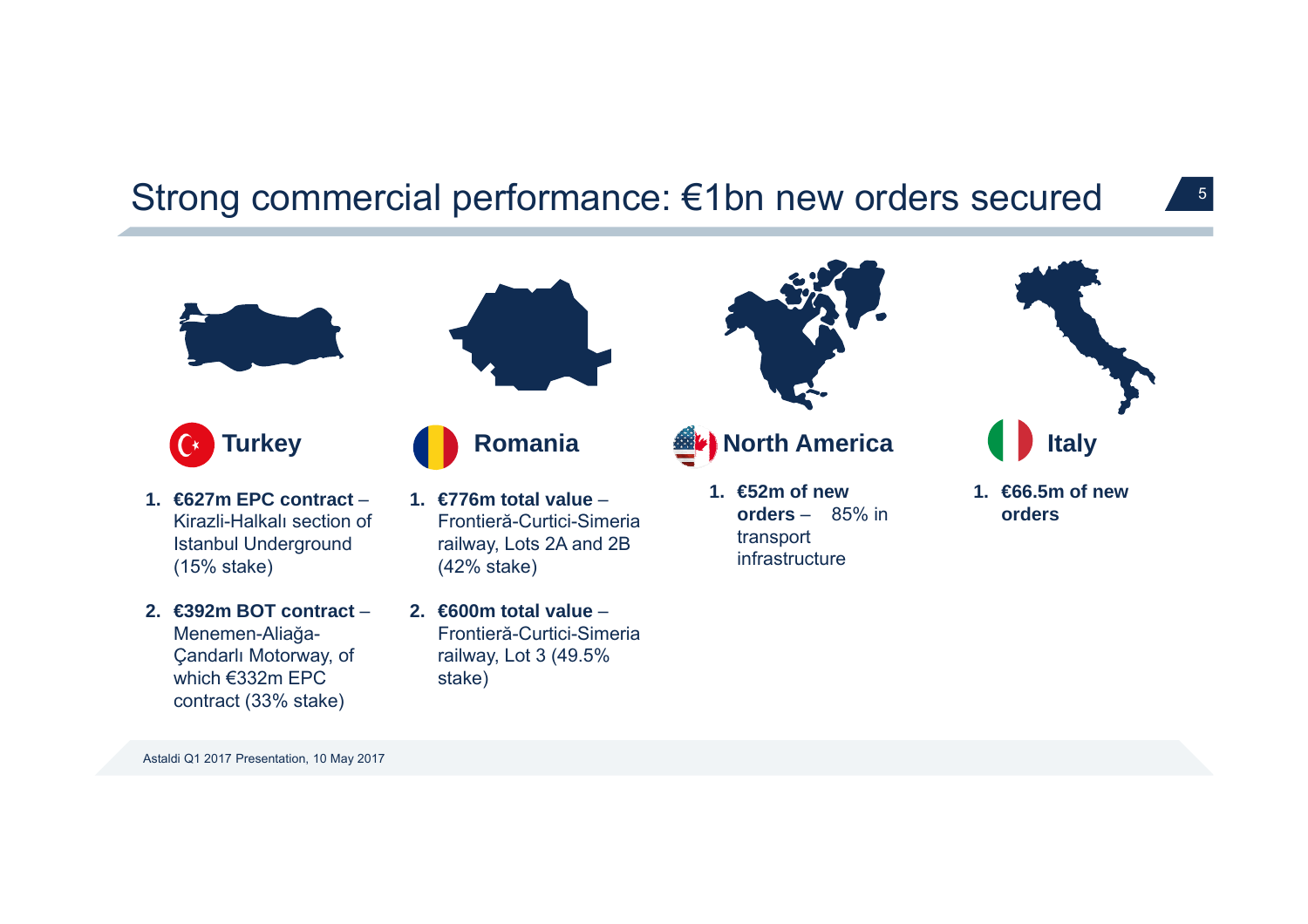## Backlog shift towards construction <sup>6</sup>

### Backlog mix shifting towards construction



### Strategic repositioning towards EPC

- - 54% in construction
- $\mathbf{r}$  **Concession backlog reduced by €660m since FY16,** due to sale of Chacayes hydro plant (Chile)
- $\blacksquare$  Order backlog reflects strategic repositioning towards EPC contracts and away from capitalintensive concession contracts
- Г Backlog mix will be further diversified by the conversion of Concession backlog in O&M backlog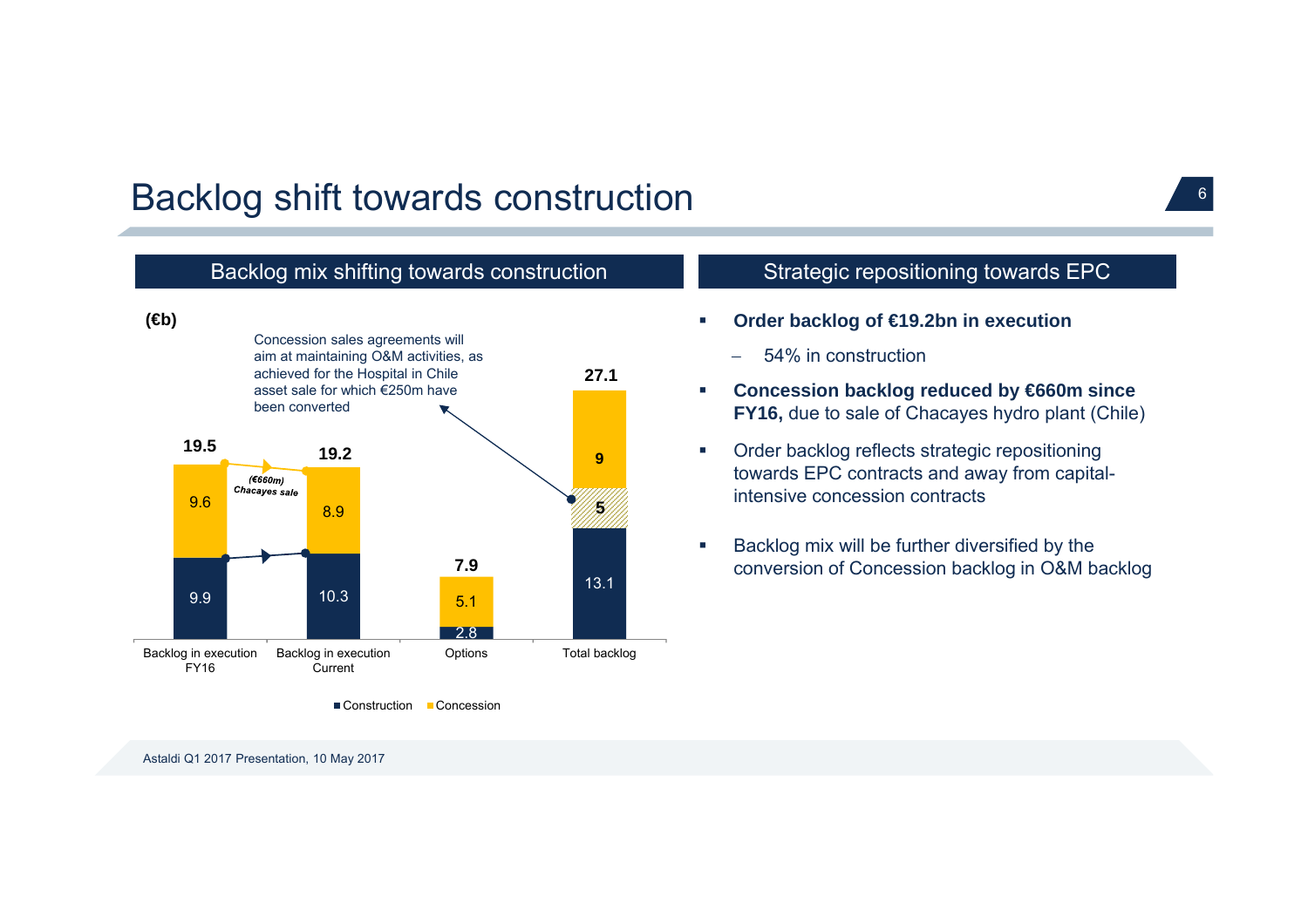## Turkish concession assets: positive developments

### **Minimum guaranteed revenue collected at two major Turkish concession assets**

- П Third Bosphorus Bridge and Gebze-Orhangazi-Izmir Motorway – both opened to traffic last summer and now fully operational
- $\mathcal{L}_{\mathcal{A}}$  Minimum guaranteed revenues calculated according to base rates denominated in USD (indexed to US inflation rate), to the guaranteed number of vehicles, and to the actual kilometres opened to traffic to date
- r. Minimum guaranteed revenues were collected for the 1st operational period:
	- $-$  Sept-Dec 2016:  $\sim \epsilon$ 173m for Third Bosphorus Bridge
	- July-Dec 2016: ~€218m for GOI Motorway
- × Now that the first financial cycle has been successfully completed, activities towards the disposal of Turkisk assets can start



7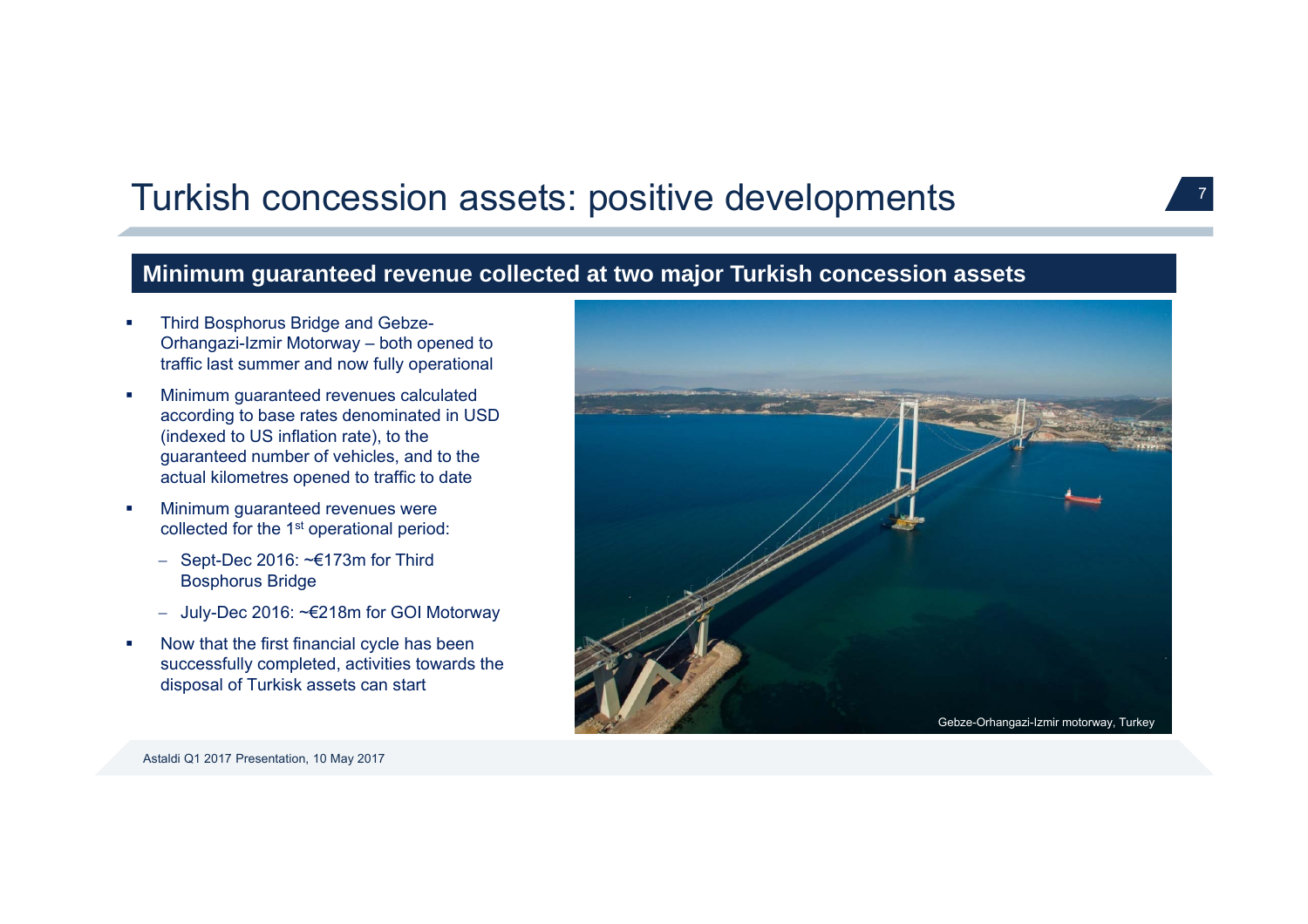

# **ASTALDI**

# Agenda

- •**Highlights**
- $\bullet$ **Q1 2017 results**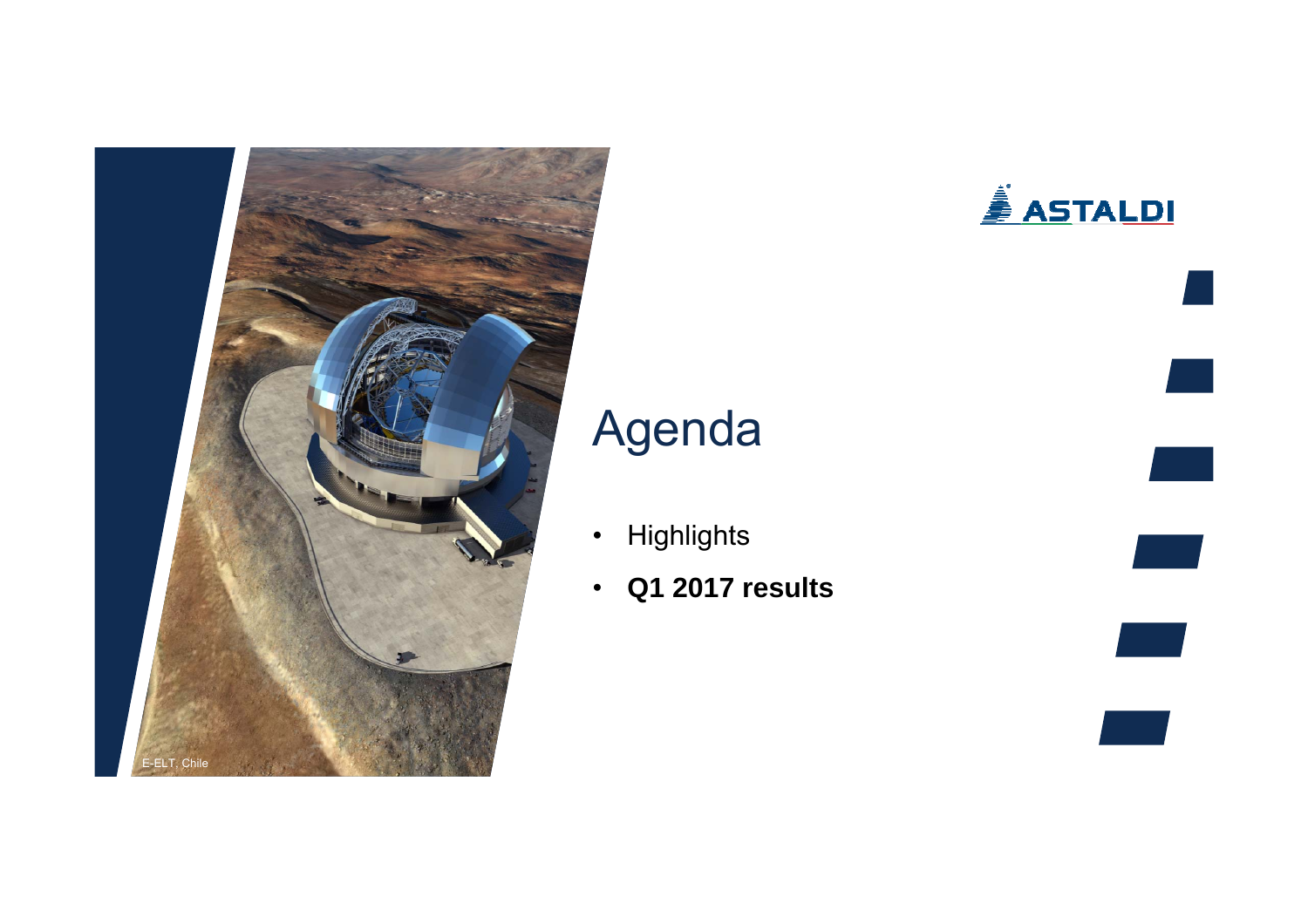## Q1 2017 results: income statement

| Solid operating performance |                                |         |       |  |  |  |  |
|-----------------------------|--------------------------------|---------|-------|--|--|--|--|
| Summary P&L $(\epsilon m)$  | Q1 17<br><b>FY 16</b><br>Q1 16 |         |       |  |  |  |  |
| <b>Total revenues</b>       | 651.4                          | 3,004.3 | 632.6 |  |  |  |  |
| <b>FBITDA</b>               | 85.0                           | 379.9   | 90.4  |  |  |  |  |
| <b>EBITDA</b> margin        | 13.1%                          | 12.6%   | 14.3% |  |  |  |  |
| <b>FBIT</b>                 | 72.8                           | 317.0   | 75.0  |  |  |  |  |
| <b>EBIT margin</b>          | 11.2%                          | 10.6%   | 11.9% |  |  |  |  |
| <b>Group net income</b>     | 25.1                           | 72.5    | 23.9  |  |  |  |  |
|                             |                                |         |       |  |  |  |  |

Note: Q1 16 results restated as per IFRS treatment of discontinued operations.



### Results in line with Strategy Plan

- $\mathcal{L}_{\mathcal{A}}$  Q1 revenue +3% yoy driven by contribution from Canada and Chile
- Г Margin development in line with strategic backlog geographical repositioning towards lower-risk, lower-margin countries but with an improved financial structure
- г EBITDA margin at 13.1%, EBIT margin at 11.2%
- г Financial charges of €40m in line with last year (€39m in Q1 16)
- $\mathcal{L}_{\mathcal{A}}$ Tax rate at 25%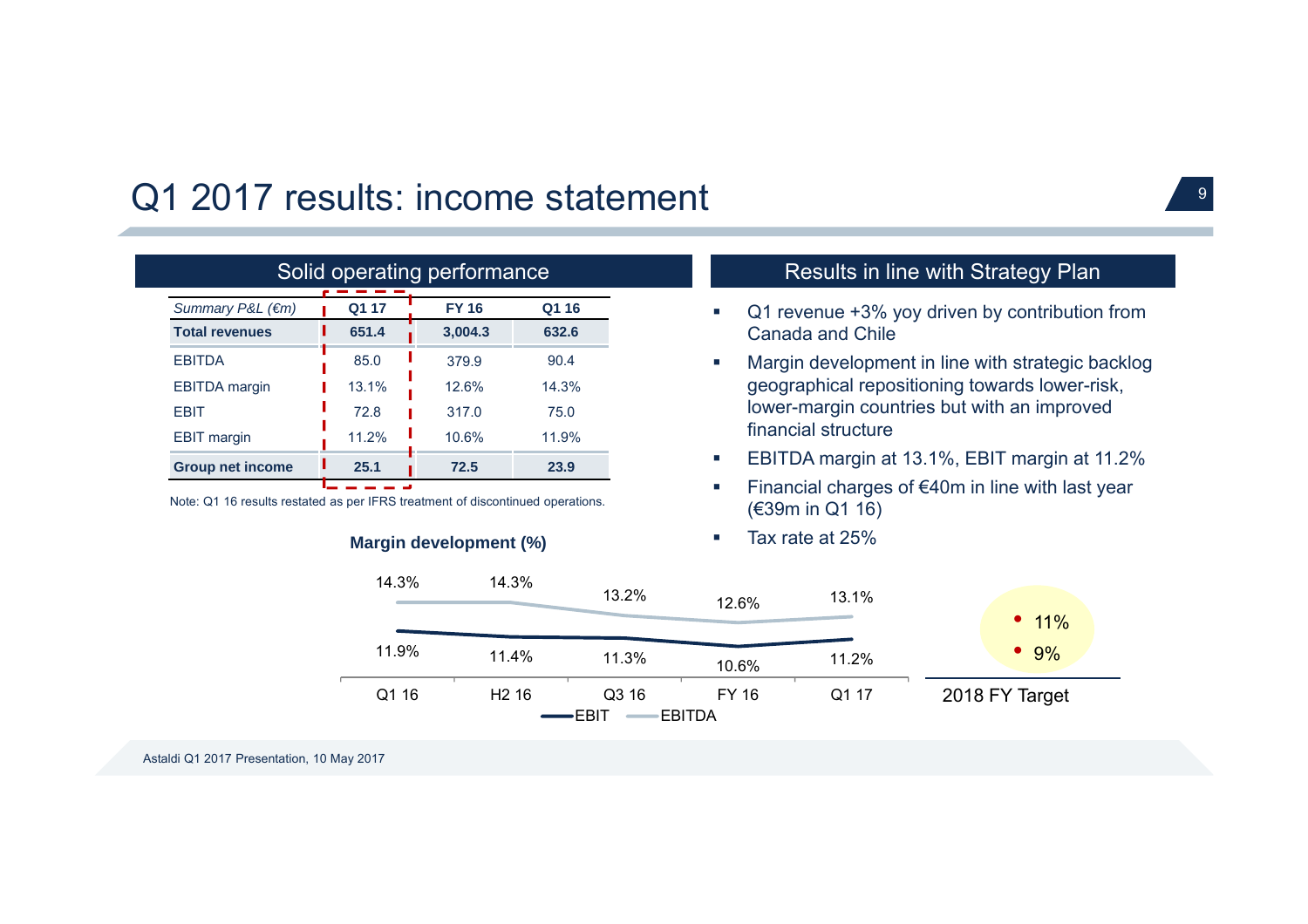## Q1 2017 results: balance sheet 10

| Positive trends in working capital and net financial position |           |              |           |              |                 |  |  |  |
|---------------------------------------------------------------|-----------|--------------|-----------|--------------|-----------------|--|--|--|
|                                                               |           |              |           |              |                 |  |  |  |
| Key metrics $(\epsilon m)$                                    | Q1 17     | <b>FY 16</b> | Q1 16     | <b>FY 15</b> | Q1 17 vs. Q1 16 |  |  |  |
| Fixed assets                                                  | 1,049.8   | 1,007.4      | 902.9     | 958.0        | $+16.3%$        |  |  |  |
| Net working capital                                           | 919.1     | 804.9        | 965.3     | 689.5        | $-4.8%$         |  |  |  |
| Net invested capital                                          | 1,946.5   | 1,791.0      | 1,842.4   | 1,625.6      | $+5.7%$         |  |  |  |
| Net financial position                                        | (1,215.6) | (1,088.7)    | (1,232.9) | (982.7)      | $-1.4%$         |  |  |  |
| Net total equity $(*)$                                        | 727.1     | 698.5        | 604.0     | 637.0        | $+20.4%$        |  |  |  |

- $\mathcal{L}_{\mathcal{A}}$ Net working capital €919m (from €804.9m at FY 16)
- $\mathcal{L}_{\mathcal{A}}$ Quarterly seasonality effect significantly reduced, thanks to more efficient working capital management
- $\mathcal{L}_{\mathcal{A}}$ Net financial position at €1.2bn (€1.1bn at FY 16), largely driven by seasonal increase in working capital
- × Resulting net debt/equity ratio of 1.7x
- $\mathcal{L}_{\mathcal{A}}$  Positive Q1 net working capital trend does not include the collection of advance payments from new orders booked in the period which is planned for H1 2017
- $\mathcal{C}$ Increasing number of orders includes advance payments beginning to improve self-financing capacity

(\*) Net of own shares.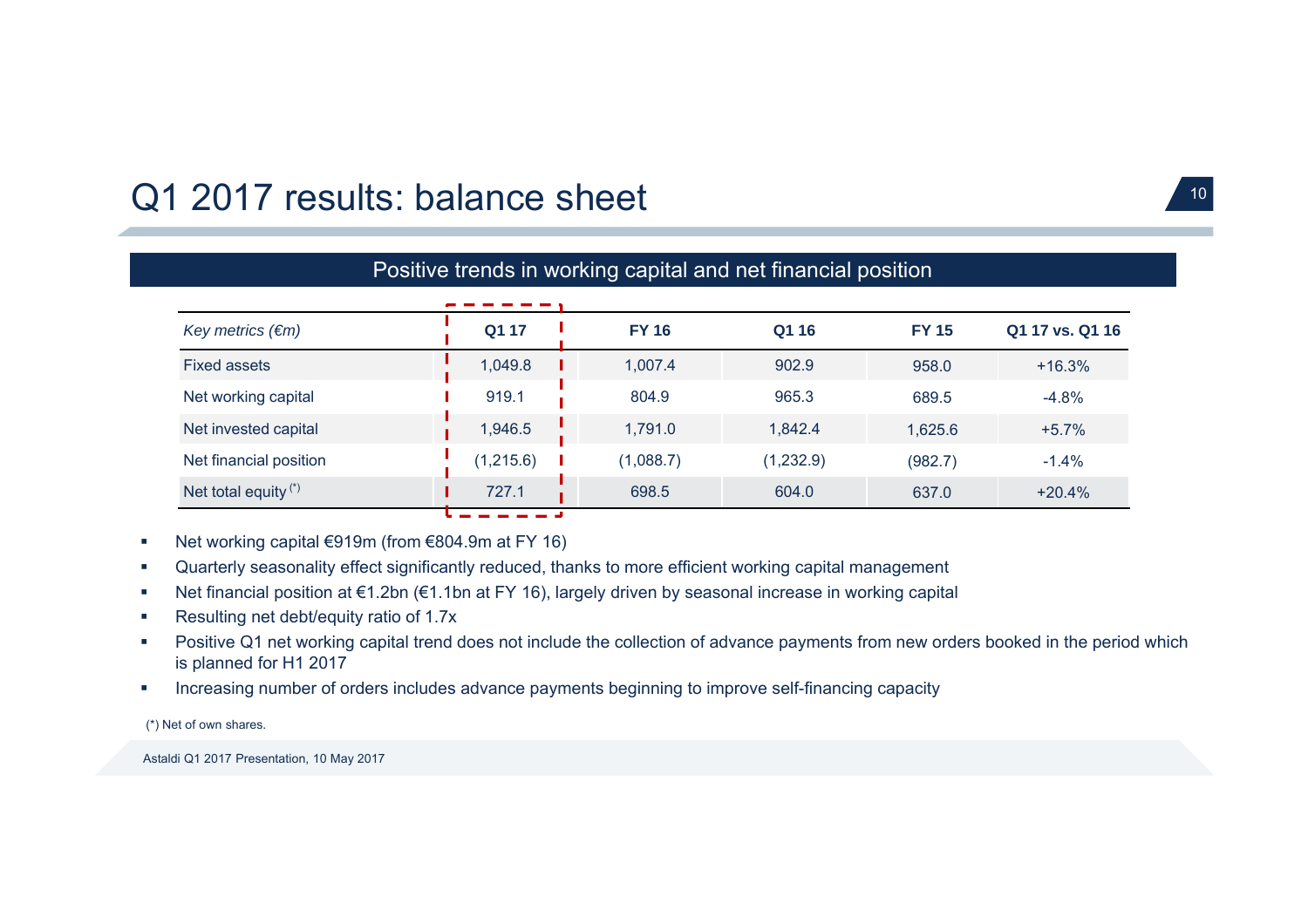## Effective WC management reducing seasonality effects

### Strategy Plan initiatives delivering results Q1 seasonal increase in WC far below prior years

- × Q1 17 increase in WC of €114m
	- 60% lower than historic average increase over Q1
- $\blacksquare$  Specific initiatives include:
	- $\frac{1}{2}$  Progressive geographical repositioning in less risky areas
	- $\equiv$  Higher proportion of EPC contracts with advance payments
	- $\overline{\phantom{a}}$ Dedicated working capital task force
- × Strategic target: to improve cash conversion of EBITDA strengthening financial position

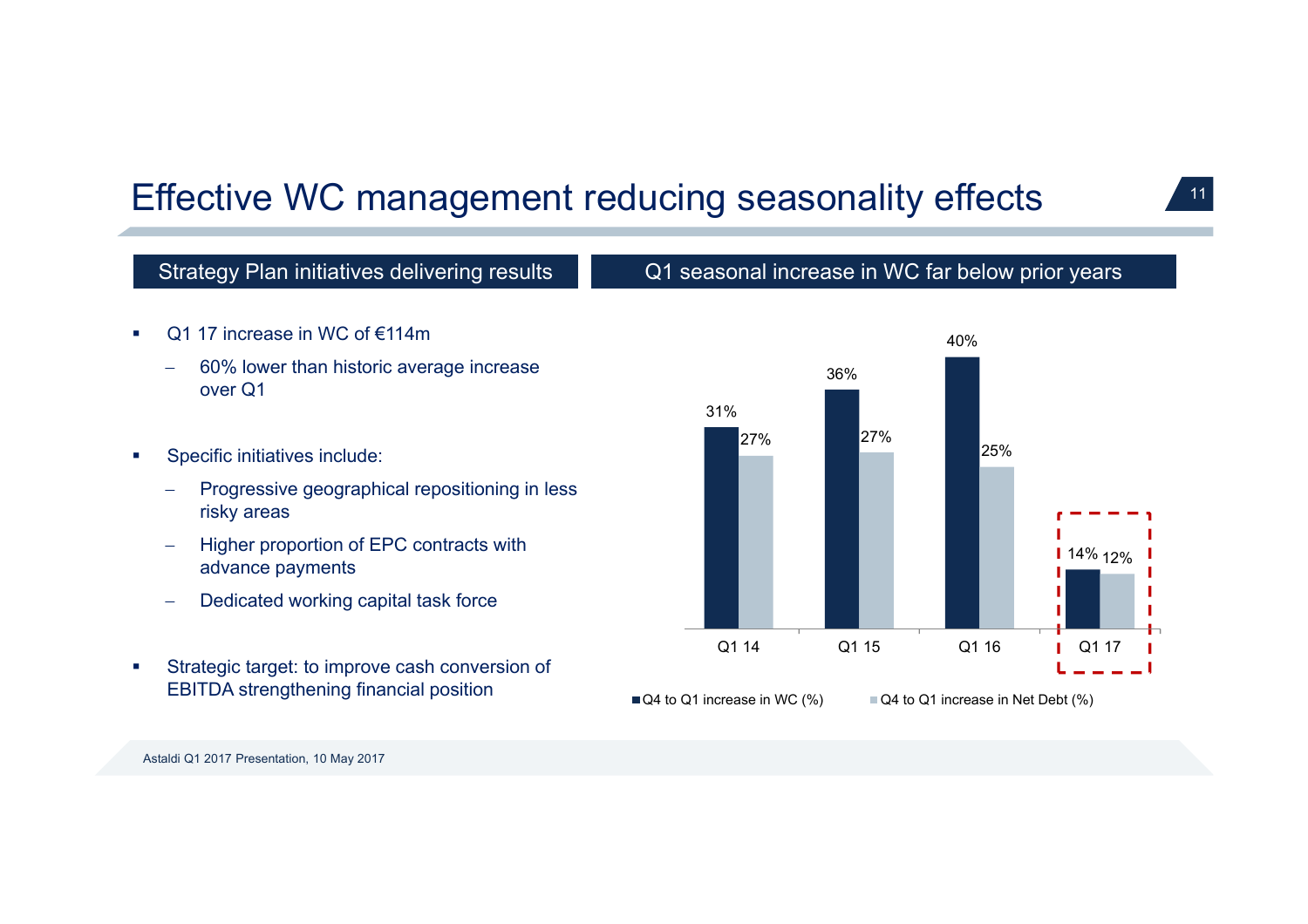### Net Debt evolution in Q1 2017

### **Net debt evolution in Q1 17 (€m)**



(\*) Chacayes + West Metropolitan Hospital in Santiago (\*\*) Mainly referred to asset sale effect on deconsolidation of West Metropolitan Hospital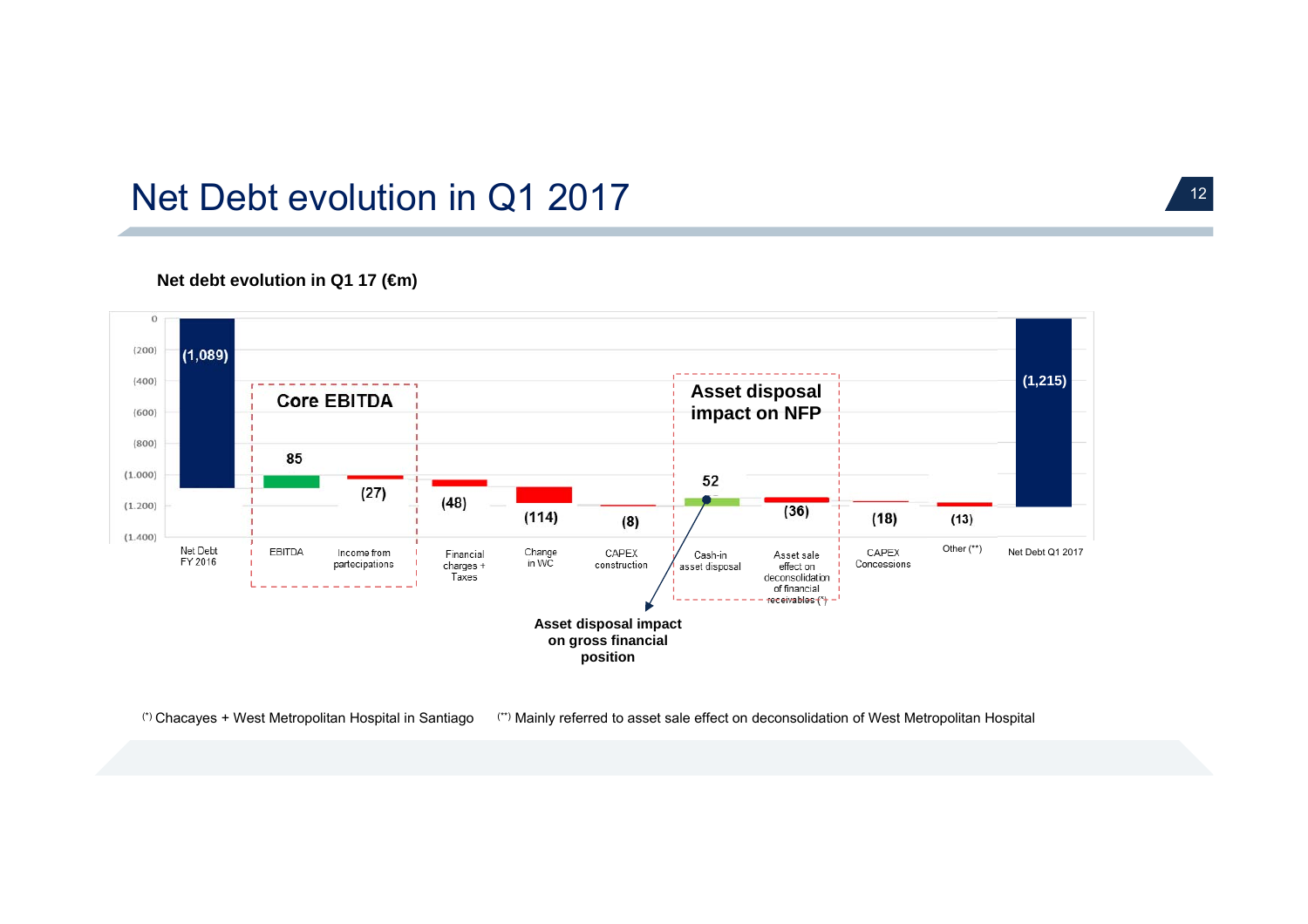## Financial strategy: debt maturity and liquidity **13**

### **Delivery on Strategy Plan may create refinancing options**

- $\mathcal{L}_{\mathcal{A}}$ Ongoing evaluation of market conditions
- $\mathcal{L}_{\mathcal{A}}$ Target to extend maturities beyond 2021
- $\overline{\phantom{a}}$ Aim to lock-in attractive rates

### **Actively managing liquidity**

- $\mathcal{L}_{\mathcal{A}}$  Good performance of cash management has allowed:
	- $\mathcal{L}_{\mathcal{A}}$  To maintain stable the Gross Debt at Q1 17 vs. FY 16 notwithstanding the seasonal increase of working capital
	- $\mathcal{L}_{\mathcal{A}}$  To increase undrawn committed lines to approx. €200m vs. FY 2016, with the aim of improving liquidity mix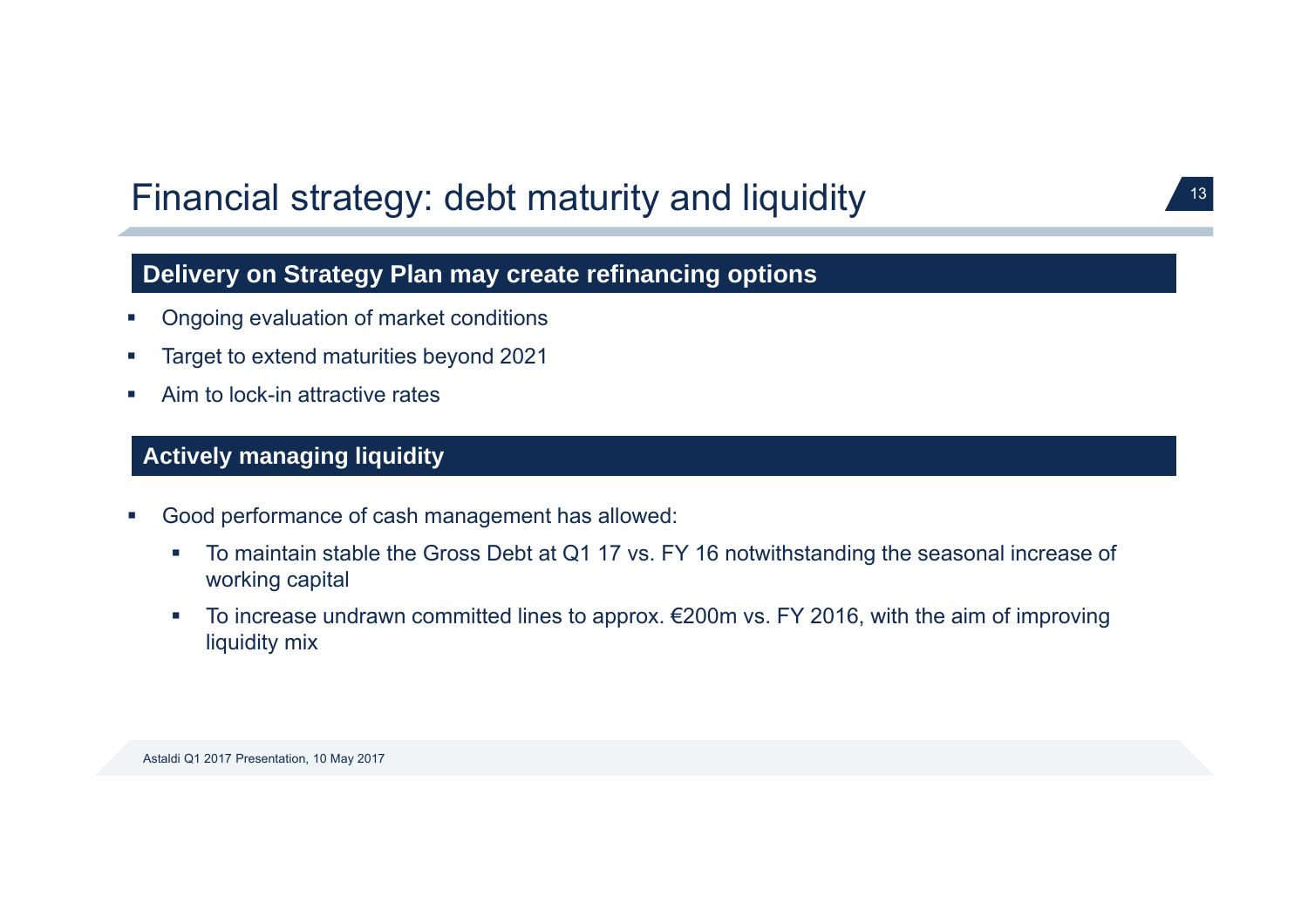#### Guidance 2017 $\sqrt{14}$

|                        |                  |                              | <b>Plan targets</b>  |
|------------------------|------------------|------------------------------|----------------------|
|                        | 2016A            | 2017E                        | 2018E                |
| <b>Revenues</b>        | $\epsilon$ 3.0bn | $+5\%$ YoY to $\leq 3.15$ bn | $\approx 3.6$ bn     |
| <b>EBITDA Margin</b>   | 12.6%            | $11\% - 12\%$                | $~11\%$              |
| <b>EBIT Margin</b>     | 10.6%            | $9\% - 10\%$                 | $-9%$                |
| <b>Working Capital</b> | €805m            | <€800m                       | $\approx$ $E740m$    |
| <b>Net Debt</b>        | €1.1bn           | $\sim \epsilon$ 1bn          | $\sim \epsilon$ 900m |